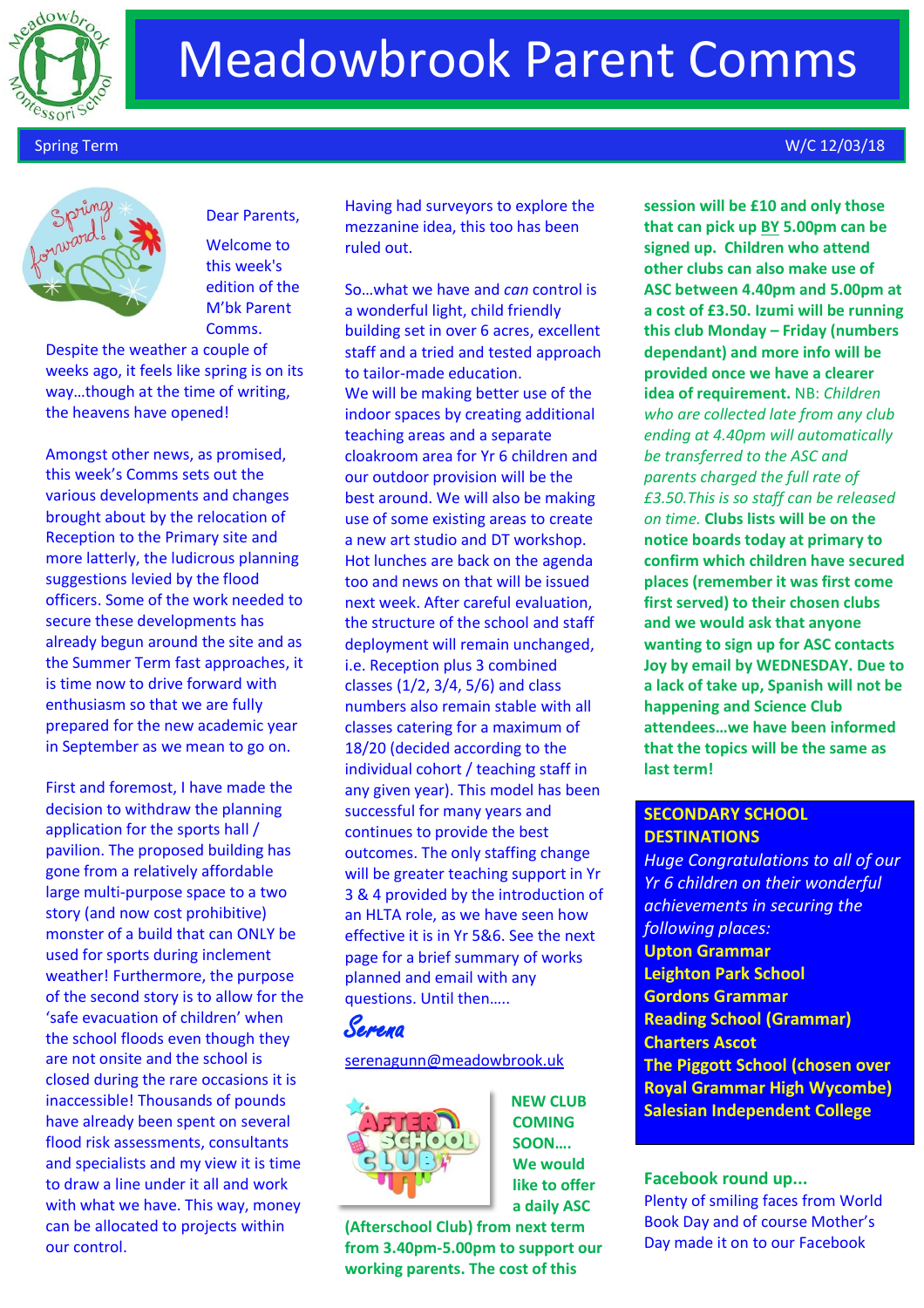

# Meadowbrook Parent Comms

 pages last week. If you are not on FB, some of these can be seen by scrolling to the bottom of the website. If you are, please can you 'share' as much as possible? It would really help us to spread the word to friends and family. If 50 or so parents did this it would be seen by 1000's of people.

#### **OTHER NEWS…**



**Football Club Reminder…** All children who participate in afterschool football club must wear shin pads,

football boots and appropriate kit. Not all the children are bringing shin pads and for safety reasons it is now compulsory.

**Tax-free childcare scheme by HMRC** The government are inviting parents to sign up for tax-free childcare. For every £8 spent they will pay an additional £2 towards your cost of childcare (this covers afterschool care/clubs and not fees).

Please visit: [https://childcare](https://childcare-support.tax.service.gov.uk/par/app/eligibility)[support.tax.service.gov.uk/par/app/e](https://childcare-support.tax.service.gov.uk/par/app/eligibility) [ligibility](https://childcare-support.tax.service.gov.uk/par/app/eligibility)

**Meadowbrook Tuck Shop (A year 6 venture!)** Some members of Year 6 (Louise and James) have reintroduced tuck shop. Children can bring a small amount of pocket money and spend it at will. Tuck shop runs every Tuesday. Many things for under 70p.

**REMINDER Parent Child Days 4.30 – 5.30 @ pre 13th & 14th March**

**Chinese Hot Lunch @ pre Thursday 15th March - see signup sheet**

**WELL DONE Yr 5 & 6…Today's swimming lesson proved a useful introduction to basic life saving techniques!**







#### **SUMMARY OF INDOOR DEVELOPMENTS…**

Divide U.P (upper primary) to create 2 separate classrooms (accessed by new corridor) each 'new classroom' will benefit from its own specialist teaching area, smartboard and computer bench. (For the summer term)

In L.P (lower primary) divide a corner to create a separate area (also to serve as a specialist or quiet teaching room. The sink will be relocated to near the kitchen door at the end of a new corridor. (For the summer term)

These changes will mean specialist teachers (music, French etc.) will travel to each class thus avoiding

#### Spring Term W/C 12/03/18

additional children from other year groups moving through classrooms. New furniture will be purchased for some classes to create more useable and flexible seating areas.

Part of SG's office to become a small sickbay and eventually additional cloakroom area for Yr 6 children's cubbies. (Sickbay for the summer term / Yr 6 cloakroom space for September term)

#### **SUMMARY OF OUTDOOR DEVELOPMENTS…**

Already underway the wildlife garden is being completely fenced off so that the children can once again have free access. (Complete this week)

A large raised growing garden behind the large shed will be made with picket fencing around it. Each class will have their own raised bed area to cultivate. (For the summer term)

**Chickens** 

will be reinstated at primary for the children to collect and sell



eggs and learn a little about animal husbandry. As we speak, our 'chicken management committee' are busy deciding on the best possible

placement of our new feathered friends! (For the summer term or



sooner….point of lay hens not ready for collection until end of month / coup ordered)

Two outdoor classrooms including sheltered teaching spaces will be created during the summer term for